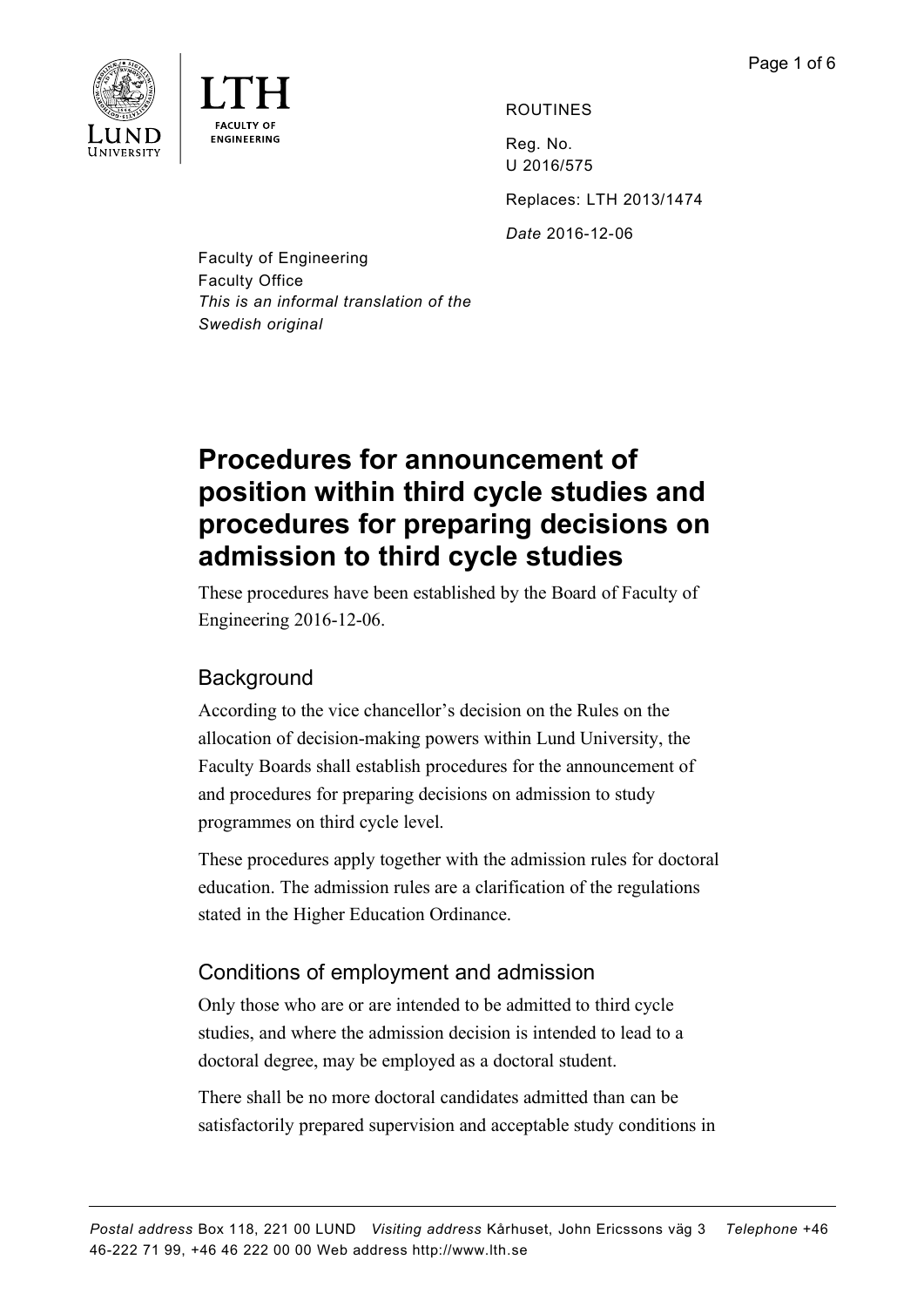other respects. The question of resources must always be considered in each individual case of admission.

### Scope and duration of employment

Employment as a doctoral student must be on a full-time basis. If a doctoral student makes a request, the appointment may be for parttime work, but not less than 50% of full-time.

Special grounds which may entitle leave for more than 50% are, for example, leave of absence because of illness, parental leave, leave of absence for service in the defence forces or elected positions in trade unions or student organisations.

The total period of the doctoral employment may not exceed 8 years. However, the total period may be longer if there are special grounds as described above.

The net duration of a doctoral employment may not exceed 4 years. The net duration is defined as time spent by the doctoral student on his/her own doctoral studies. The net duration also includes time spent on doctoral studies prior to employment as a doctoral student. The net time is calculated based on the data recorded in LADOK. When recording the activity, it is important to consider all leaves of absence including sick and parental leave.

The maximum duration of employment is one year after the requirements for the doctoral degree have been met.

## Procedures for announcement of position within third cycle studies

#### Announcement

Vacant positions must be announced. According to the Higher Education Ordinance, Chapter 7, Section 37 exceptions to this rule may be made in the following cases: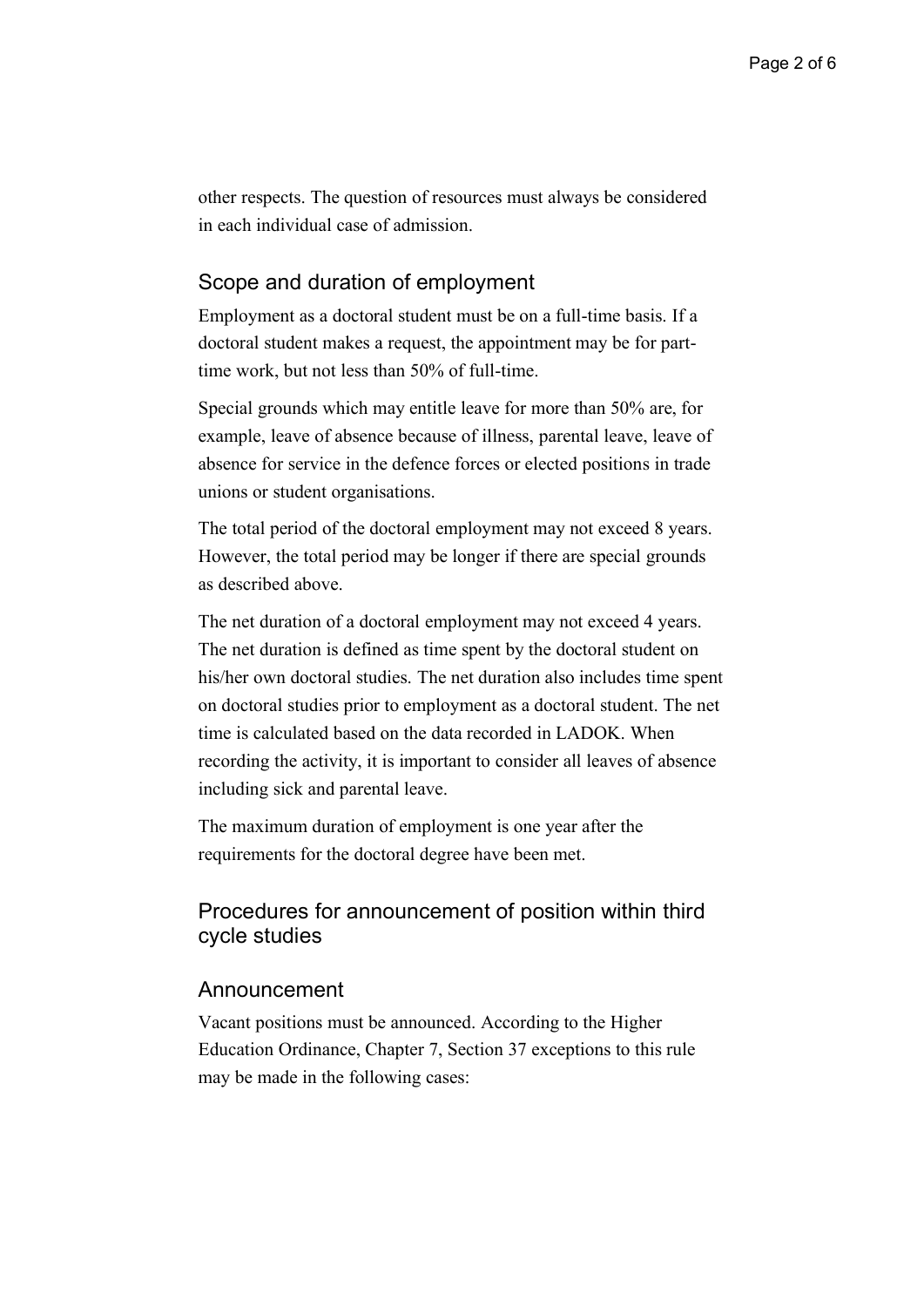- Admission of a doctoral student who is to undergo the education within the framework of employment by an employer other than the higher education institution
- When admitting a doctoral student who has previously started his / her education at third cycle at another higher education institution,
- or if there are similar special grounds.

## Announcement of a doctoral studentship

Declaration of vacancy of study place with doctoral employment as funding must be followed by an application period of at least three weeks. LTH does not apply fixed application periods, but this is done on an ongoing basis, as study places are available within each individual third cycle subject. In the vacancy announcement, requirements for eligibility and selection for admission to the third cycle subject must be clearly stated. These requirements are stated in the general syllabus for the subject.

Doctoral employment are renewed without vacancy announcement. This also applies if the doctoral student changes subject.

In connection with the call for applications, it must be stated whether departmental duties can be relevant to the position.

All vacancies are advertised on Lund University's website.

A handbook has been produced to support the departments in their recruitment work: Doctoral Recruitment. The handbook is available on LTH's internal website under Professional Support / HR – Support and Tools / Templates and support material.

## Needs analysis and requirements profile

Recruiting a new doctoral student is a strategically important decision and a major investment. To help you, there is a template for a requirements profile, see the handbook for Doctoral Recruitment (as mentioned above).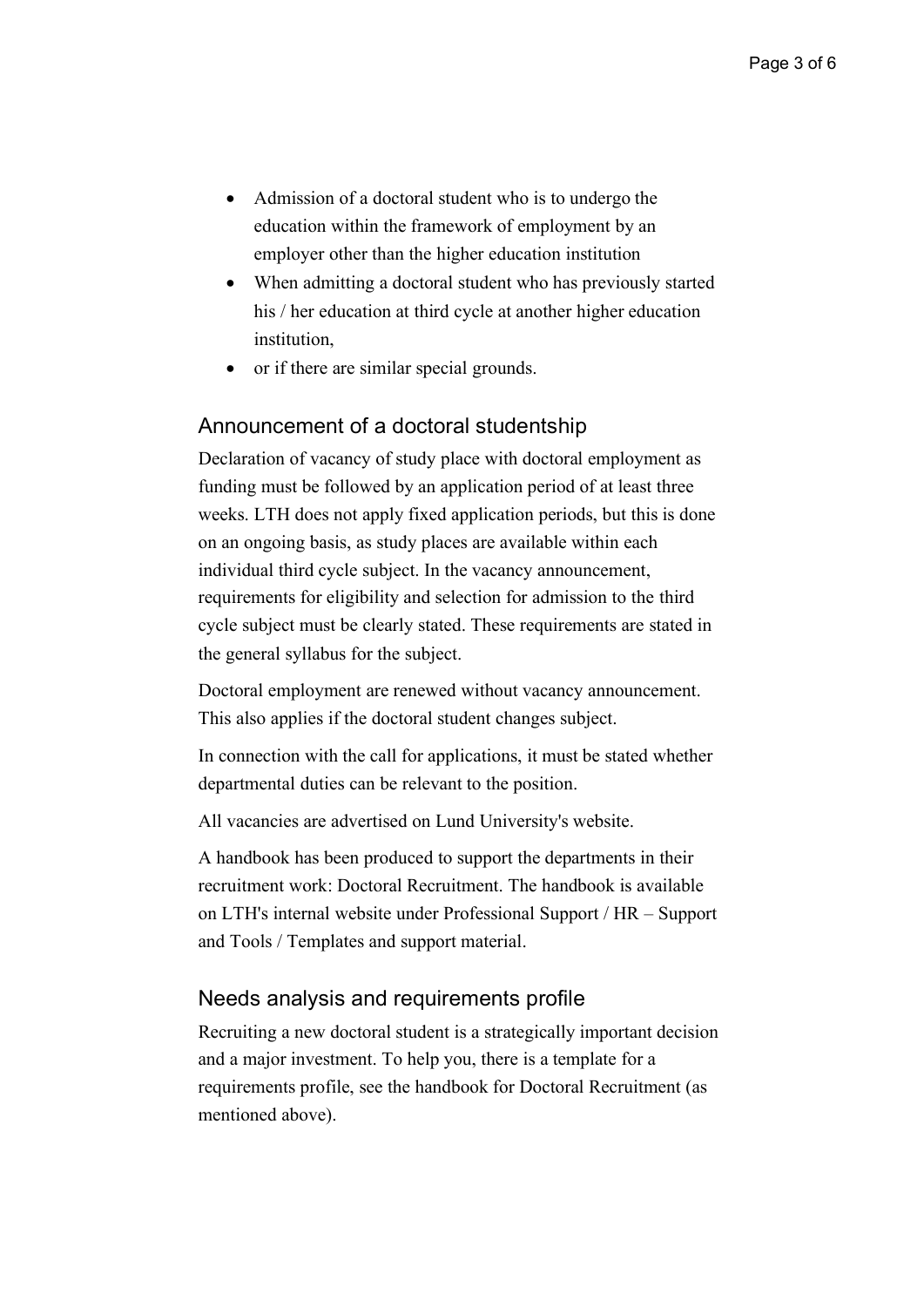Prior to recruitment, it is important to do a needs analysis, by defining the objectives of the project, the objectives of the doctoral employment, the responsibilities and duties of the position and the requirements that the project places on the employee in regard to education, experience and skills.

### Procedures for the preparation of admission decision

#### **Eligibility and selection**

Admission as a doctoral student requires that the eligibility requirements for the subject are met or that an exemption has been granted.

Selection for a third cycle position/employment must be made according to the criteria defined in the requirements profile for the position. The general and specific eligibility requirements and assessment criteria are set out in the general curriculum of the third cycle study subject.

#### **Decision**

The decision to appoint a new doctoral student is taken by the head of department if the position has been declared vacant. This task may not be further delegated. Employment and admission to the programme is only obtained once admission has been registered in LADOK. Formal incorrect admission decisions are referred back to the department.

#### **Preparation**

New appointments as doctoral students must be prepared at the respective department and coordinated with the preparation of the admission case. Applicants who are not proposed for shall be given the opportunity to object against the decision basis to the department within two weeks.

The head of department must give reasons in writing for his/her decision/proposal for admission to third cycle studies. The head of department's statement shall include the selection process, the grounds for selection and the eligibility and relevant qualifications of the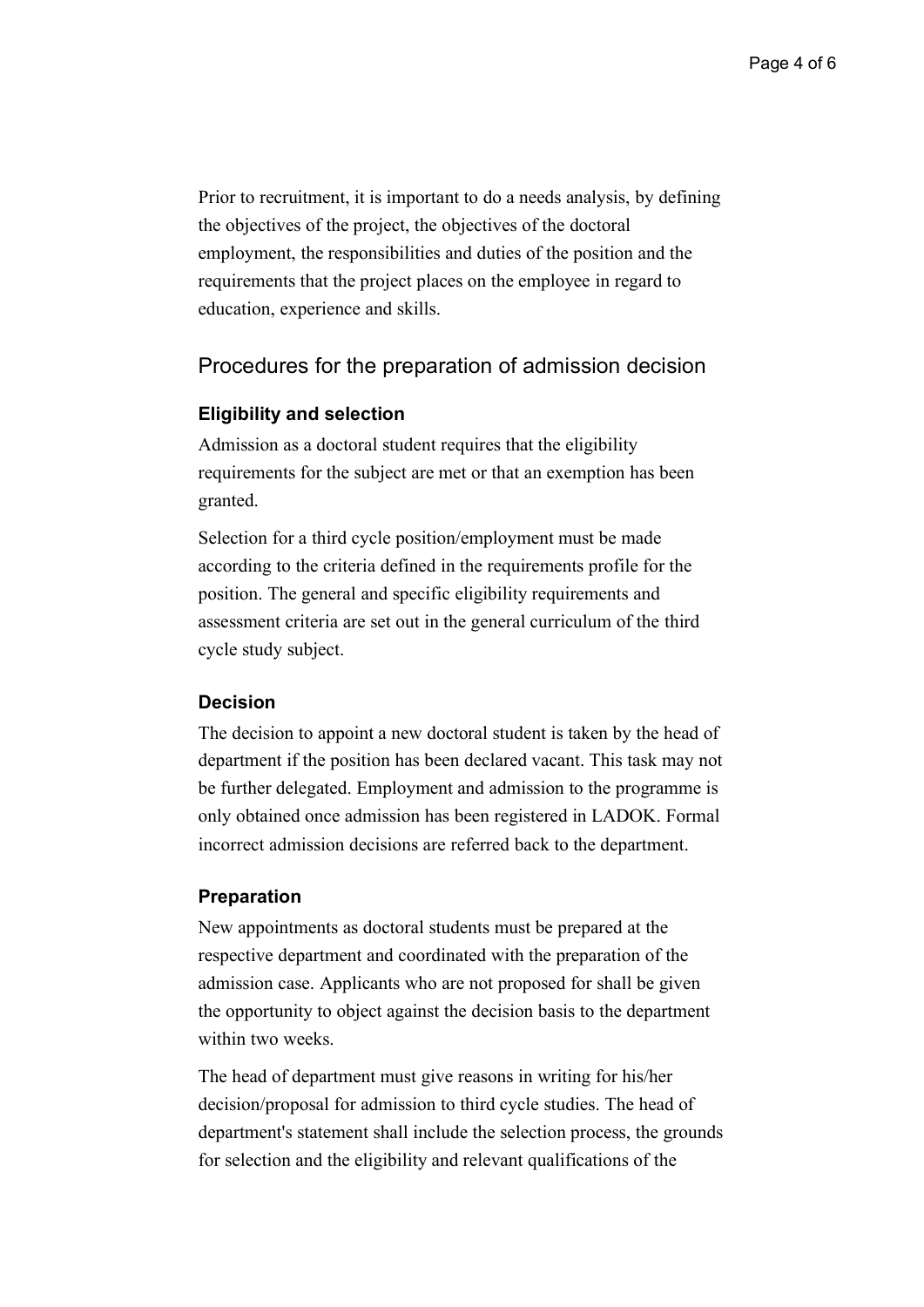applicants, as well as the decisive factors for the decision/proposal. See the handbook, Doctoral Student Recruitment, for more information.

The head of department shall consult with a group that includes a student appointed by student representatives on the departmental board and teachers appointed by the department. One of the teachers should be available to supervise the candidate for admission. The statement must include who participated in the consultation.

At the same time as admission, supervisors must be appointed, and an individual study plan be established. The decision on the supervisor and the individual study plan must be attached to the admission decision.

#### **Change of third cycle subject and resumption of studies**

A change of third cycle subject is handled as a new admission and means that the doctoral student declares in writing that he or she has discontinued studies in the previous subject.

Resumption of interrupted studies must be handled at departmental level as a new admission.

## Admission of doctoral students who are not or will not be employed as a doctoral student

The forms of student funding at the university, other than employment as a doctoral student, are referred to as alternative funding. This may be funding through scholarship or funding through employment outside Lund University.

The Higher Education Ordinance allows the university to admit an applicant who has alternative funding, if the university considers that the funding can be secured throughout the course of study and that the applicant can devote the time needed to complete it within four years in the case of a licentiate degree or artistic licentiate degree and eight years in the case of a doctoral degree or artistic doctorate (Chapter 7, Section 36).